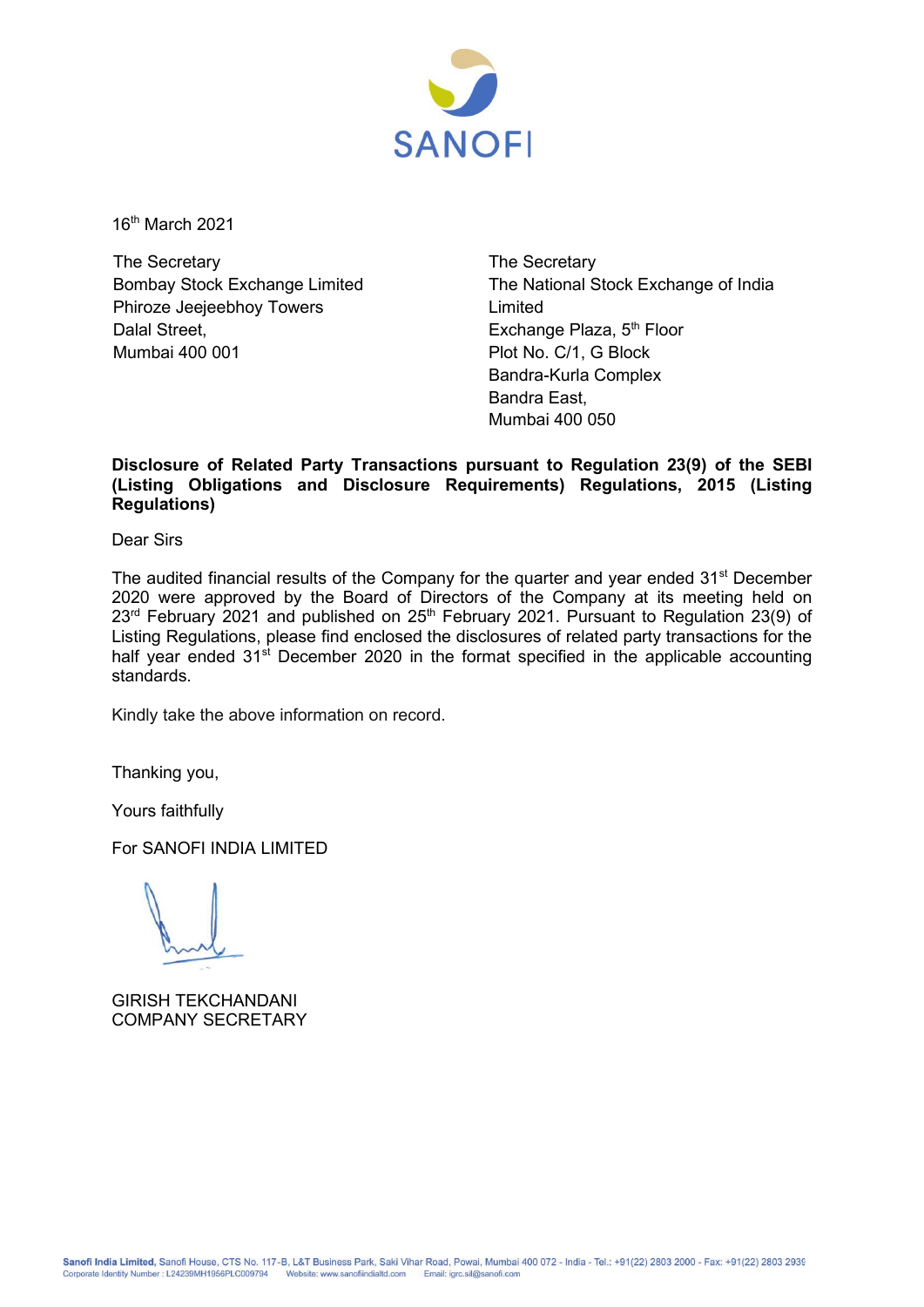- 
- **Related Party Disclosures<br>
i. Parties where control exists:<br>
a) Sanofi S.A. France, ultimate holding Company<br>
b) Hoechst GmbH, Germany, holding Company**

**ii. Other related parties in Sanofi Group where common control exists and with whom transactions have taken place during the period.** Sanofi-Aventis Singapore Pte. Limited

Francopia S.A.R.L. Sanofi-Aventis Groupe S.A. Sanofi-Aventis Deutschlanf GmbH Sanofi Lanka Limited Sanofi-aventis Philippins Inc.<br>Sanofi-aventis Philippins Inc.<br>Sanofi-Synthelabo (India) Private Limited<br>Sanofi-Winthrop Industrie S.A.<br>Sanofi-Aventis Pakistan Limited<br>Sanofi Healthcare India Private Limited (Formerly Shant

- iii. Key management personnel of the Company for the year Mr. Rajaram Narayanan Managing Director Mr. Cherian Mathew Whole Time Director
	-
- Mr. Vaibhav Karandikar Chief Financial officer (w.e.f October 06, 2020) and Whole time director (w.e.f February 23, 2021)
- Mr. Girish Tekchandani Company Secretary<br>Mr. Charles Billard Whole Time Director and CFO (till the closure of business of September 30, 2020)
- -
- iv. Non-Executive Directors<br>Mr. Cyril Grandchamp-Desraux<br>Mr. Thomas Rouckout (till the closure of business of February 25, 2020)<br>Dr. Shailesh Ayyangar (till the closure of business of February 25, 2020)<br>Mr. Marc-Antoine Lu
	-
- v. Independent Directors
- 
- Mr. Aditya Narayan Mr. Rangaswamy Iyer (till the closure of business of March 30, 2020)
- Mrs. Usha Thorat<br>Mr. Rahul Bhatnagar (w.e.f July 29, 2020)

## vi. Transactions during the year (₹ in Million)

| <b>Particulars</b>                                                                     | <b>July-Dec 2020</b> |
|----------------------------------------------------------------------------------------|----------------------|
| <b>Ultimate Holding Company</b>                                                        |                      |
| Dividend paid                                                                          | 2                    |
| Expenses recharged                                                                     | 26                   |
| Total                                                                                  | 28                   |
| <b>Holding Company</b>                                                                 |                      |
| Dividend paid                                                                          | 4,853                |
| <b>Other related Parties</b>                                                           |                      |
| Sale of Products and Other Operating Income                                            |                      |
| Sanofi-Aventis Singapore Pte. Limited                                                  | 2,080                |
| Others                                                                                 | 165                  |
| Total                                                                                  | 2,245                |
| Purchase of Raw Materials and Stock- in-trade                                          |                      |
| Sanofi-Aventis Singapore Pte. Limited                                                  | 2,859                |
| Francopia S.A.R.L.                                                                     | 818                  |
| Others<br>Total                                                                        | 160<br>3,837         |
|                                                                                        |                      |
| <b>Expenses recharged to other companies</b>                                           |                      |
| Sanofi-Aventis Singapore Pte. Limited                                                  | $\overline{2}$       |
| Sanofi-Aventis Groupe S.A.<br>Sanofi-Synthelabo (India) Private Limited                | 37                   |
| Sanofi-Aventis Singapore Pte. Limited                                                  | 109                  |
| Sanofi Pasteur India Private Limited                                                   | 8                    |
| Others                                                                                 | 2                    |
| <b>Total</b>                                                                           | 158                  |
| <b>Sale of Services</b>                                                                |                      |
| Sanofi-Synthelabo (India) Private Limited                                              | 492                  |
| Sanofi Pasteur India Private Limited                                                   | 187                  |
| Sanofi Winthrop Industrie S.A.                                                         | 0                    |
| Sanofi-Aventis Singapore Pte. Limited<br>Others                                        | 41<br>6              |
| <b>Total</b>                                                                           | 726                  |
|                                                                                        |                      |
| Sale of property, plant and equipment<br>Sanofi-Synthelabo (India) Private Limited     | $\ast$               |
| <b>Total</b>                                                                           | *                    |
|                                                                                        |                      |
| <b>Rent Income</b>                                                                     |                      |
| Sanofi Healthcare India Private Limited (Formerly Shantha Biotechnics Private Limited) | $\ast$               |
| Sanofi-Synthelabo (India) Private Limited<br>Total                                     | $\ast$<br>$\ast$     |
| <b>Rent Paid</b>                                                                       |                      |
| Sanofi Healthcare India Private Limited (Formerly Shantha Biotechnics Private Limited) | ×                    |
| Loans given                                                                            |                      |
| Sanofi Pasteur India Private Limited                                                   |                      |
| <b>Total</b>                                                                           |                      |
| Loans repaid                                                                           |                      |
| Sanofi Pasteur India Private Limited                                                   | 400                  |
| <b>Total</b>                                                                           | 400                  |